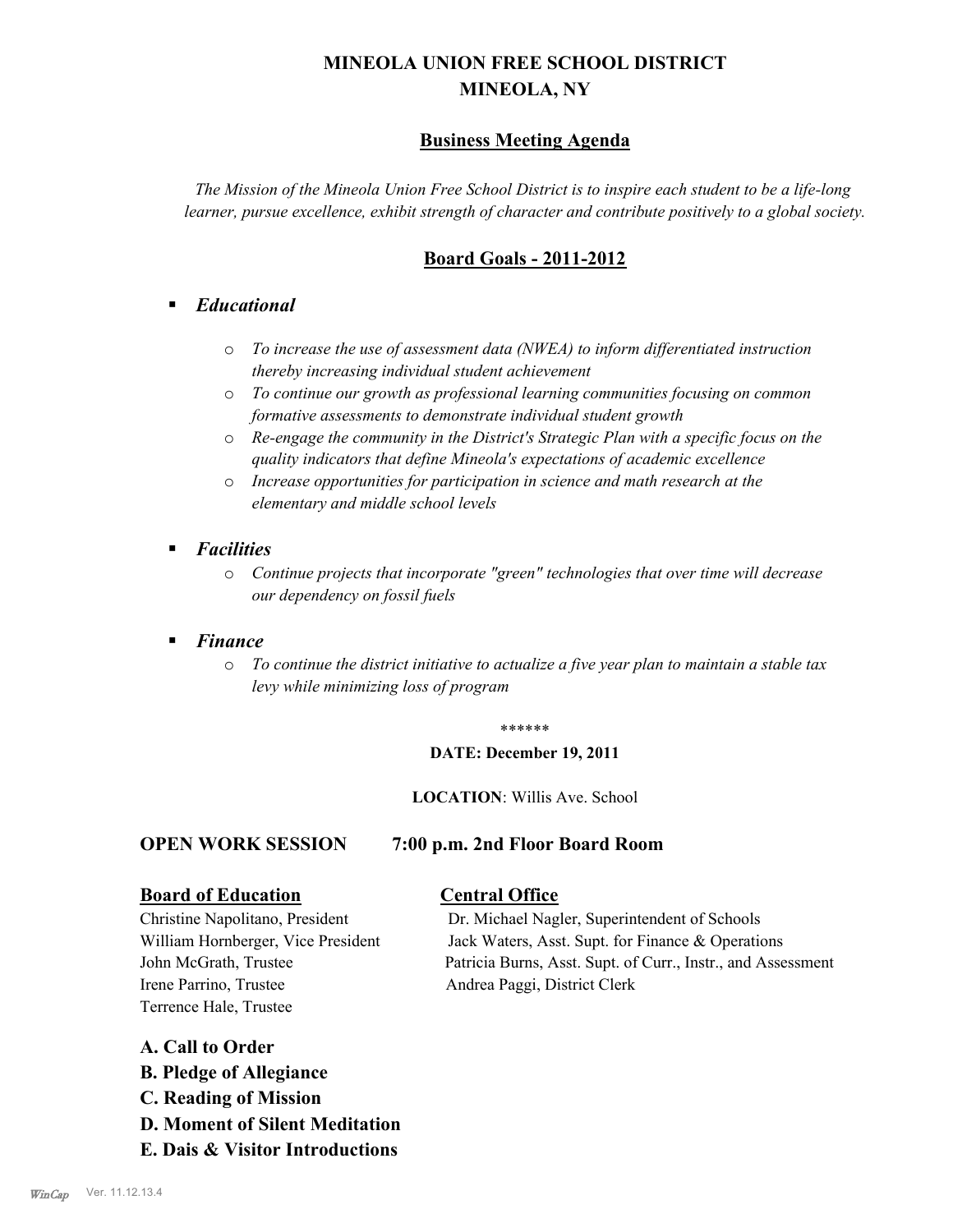### **F. High School Student Organization Report**

### **G. Old Business**

**RESOLUTION # 46 -**WHEREAS, the District has been advised that Resolution #1 adopted by the Board at the July 1, 2010 Reorganization Meeting pursuant to 2 NYCRR §315.4 ("Standard Work Day and Reporting Resolution") indicated a standard work day for the District Treasurer of four rather than seven hours, and indicated a number of days per month for the District Clerk and District Treasurer, despite the fact that both individuals participate in the District's time keeping system,

NOW THEREFORE BE IT RESOLVED, that the Board of Education of the Mineola UFSD hereby adopts the annexed Standard Work Day and Reporting Resolution (RS 2417-A) in place and instead of the aforesaid Resolution #1, and be it further

RESOLVED, that the Superintendent of Schools is authorized and directed to effect such changes in District records and reports as may be required as a result of the adoption of the foregoing resolution, including posting of such Resolution and submission to the NYS Employees' Retirement System as required by law.

| <b>Motion:</b><br>Second: |     |  |
|---------------------------|-----|--|
| Yes:                      | No: |  |
|                           |     |  |
|                           |     |  |
|                           |     |  |
|                           |     |  |
| Passed:                   |     |  |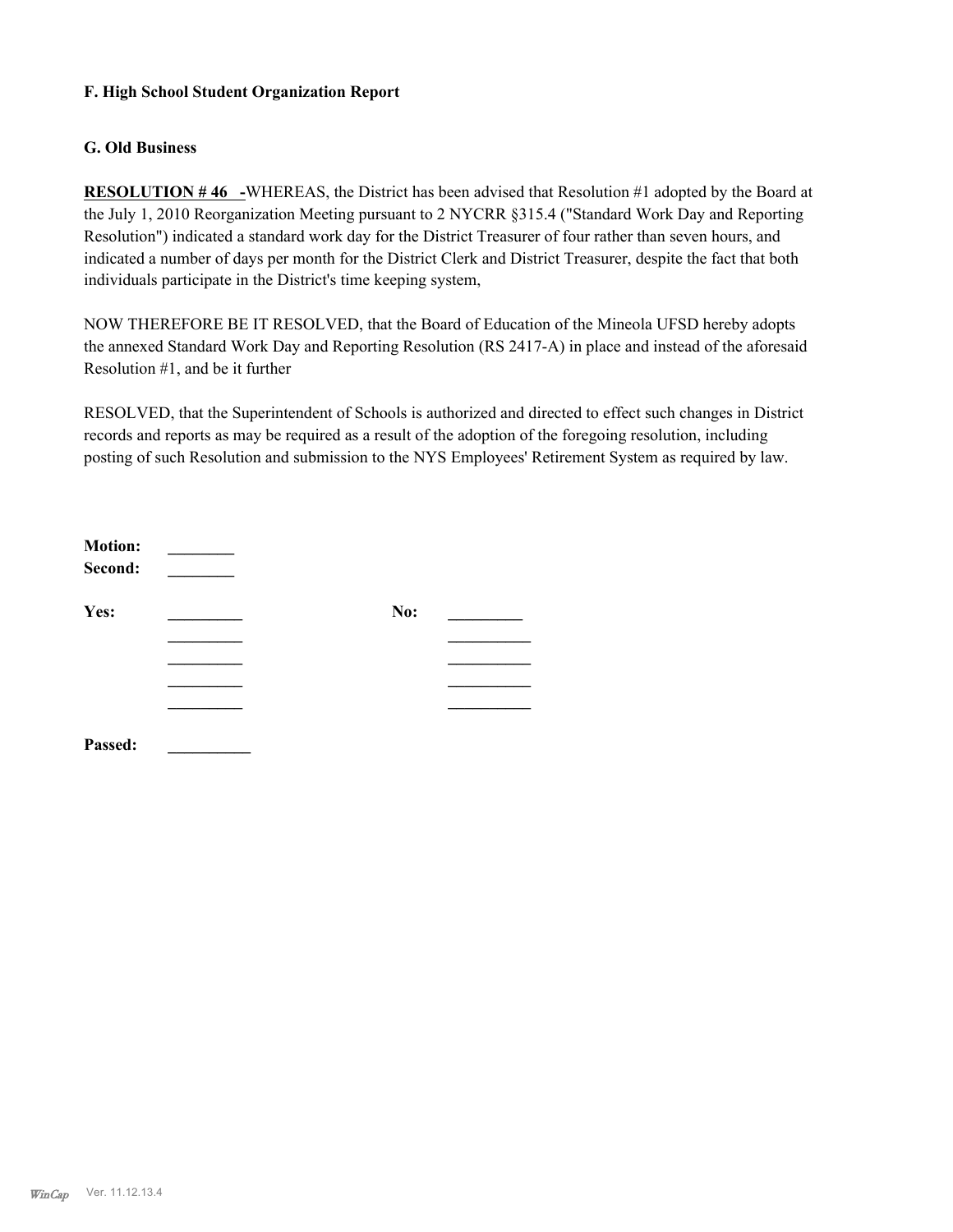#### **H. New Business**

**RESOLUTION # 47 -WHEREAS**, the District was identified as one of those parties potentially responsible under the Comprehensive Environmental Response, Compensation, and Liability Act ("CERCLA") for the approximately \$15,000,000 cleanup of the Pt. Washington Landfill Superfund site by virtue of have deposited refuse at the site, and

**WHEREAS**, the District was offered the opportunity to settle all claims against it for the sum of \$15,000 and, together with other similarly situated public entities, has negotiated a release of all such costs and liability in connection with the litigation for the sum of \$10,000, now therefore be it,

**RESOLVED**, that the Board of Education approves the payment of the sum of \$10,000 in satisfaction of all claims against the District in connection with the said litigation and authorizes the President of the Board to execute settlement documents in connection therewith

| <b>Motion:</b><br>Second: |     |  |
|---------------------------|-----|--|
| Yes:                      | No: |  |
|                           |     |  |
|                           |     |  |
|                           |     |  |
|                           |     |  |
| Passed:                   |     |  |

### **I. Consenus Agenda**

**RESOLUTION #48 -BE IT RESOLVED** that the Board of Education approves the consensus agenda items I.1.a.. through I.6.b., as presented.

| <b>Motion:</b><br>Second: |     |
|---------------------------|-----|
| Yes:                      | No: |
|                           |     |
|                           |     |
|                           |     |
| Passed:                   |     |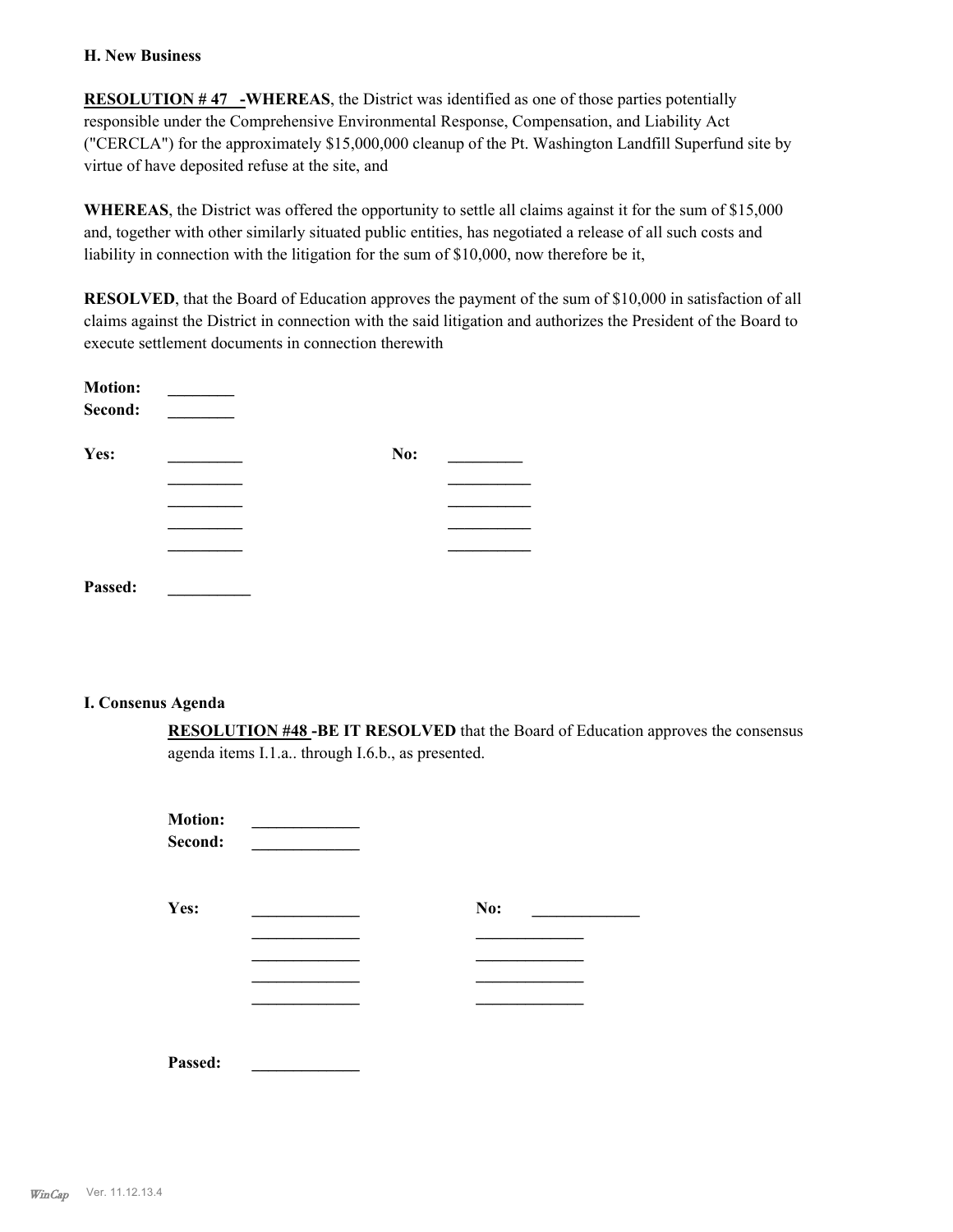### 1. **Accepting of Minutes**

That the Board of Education accepts the minutes of November 3, 2011 Workshop meeting and the November 17, 2011 Business meeting, as presented a.

## 2. **Instruction**

- a. Leave(s) of Absence/Medical
- That the Board of Education approves a Medical Leave of Absence using accumulated sick days to Constance Killian, Elementay Teacher, at Jackson Avenue, starting February 16, 2012. 1.
- That the Board of Education approves an unpaid Medical Leave of Absence to Angelo Suarez, ESL Teacher, at Willis Avenue, effective December 5, 2011. 2.
- Appointment(S) Sub Teacher per diem The Board of Education approves the addition of the following candidates to the Per Diem Substitute Teacher List at a daily rate of pay, \$90.00: b. EMPLOYEE NAME EMPLOYEE CERTIFICATION 1. Soneya Bonetti ESL
- 2. Christine T. Wunderlich ESL 3. Christine Beihoff Childhood Education (Grades 1-6)
- 4. Nicholas Pontolillo English 7-12
- c. Appointments 45 Day Subs
- The Board of Education approves the appointment of Courtney Schmaeling, to the position of 45 Day Substitute Teacher for Megan Messina, Music Teacher, at Mineola High School, effective 12/14/2011 to on or before June 30, 2012; salary: Days 1-20, \$90.00, Days 21-39 \$100.00, Days 40-45 \$110, Day 46 contract salary MA, Step 1, \$67,604 pro rated. 1.
- The Board of Education approves the appointment of Michelle Topel, to the position of 45 Day Substitute Teacher for Lucy Tuman at Jackson Avenue, effective 12/14/2011 to on or before June 30, 2012; salary: Days 1-20, \$100.00, Days 21-39 \$100.00, Days 40-45 \$110, Day 46 contract salary BA, Step 1, \$58,123 pro rated. 2.

| Appointment(s) Coaches                                                                       |                      |                                      |                                                                                             |  |
|----------------------------------------------------------------------------------------------|----------------------|--------------------------------------|---------------------------------------------------------------------------------------------|--|
|                                                                                              |                      |                                      |                                                                                             |  |
| year:                                                                                        |                      |                                      |                                                                                             |  |
| <b>POSITION</b>                                                                              | <b>EMPLOYEE NAME</b> | <b>STEP</b>                          | <b>STIPEND</b>                                                                              |  |
| Basketball- Jr. High (7th/8th)                                                               | Michael S. Robilotto | 3                                    | \$5,347.00                                                                                  |  |
|                                                                                              |                      |                                      |                                                                                             |  |
| That the Board of Education approves the following Club/stipend recommendatios for 2011-2012 |                      |                                      |                                                                                             |  |
| year:                                                                                        |                      |                                      |                                                                                             |  |
| <b>POSITION</b>                                                                              | <b>EMPLOYEE NAME</b> | <b>STIPEND</b>                       |                                                                                             |  |
| Math Olympiad                                                                                | Mary E. Kenny        | \$598.00 pro-rated from Jan. 1, 2012 |                                                                                             |  |
|                                                                                              |                      | Appointment(s) Club/Stipends         | That the Board of Education approves the appointment of the following coaches for 2011-2012 |  |

### 3. **Instruction: Committee on Special Education**

That the Board of Education approves the CSE/CPSE/SCSE recommendations for programs and services for students with IEPs for the time period from  $10/1/11$  to  $10/31/11$ . a.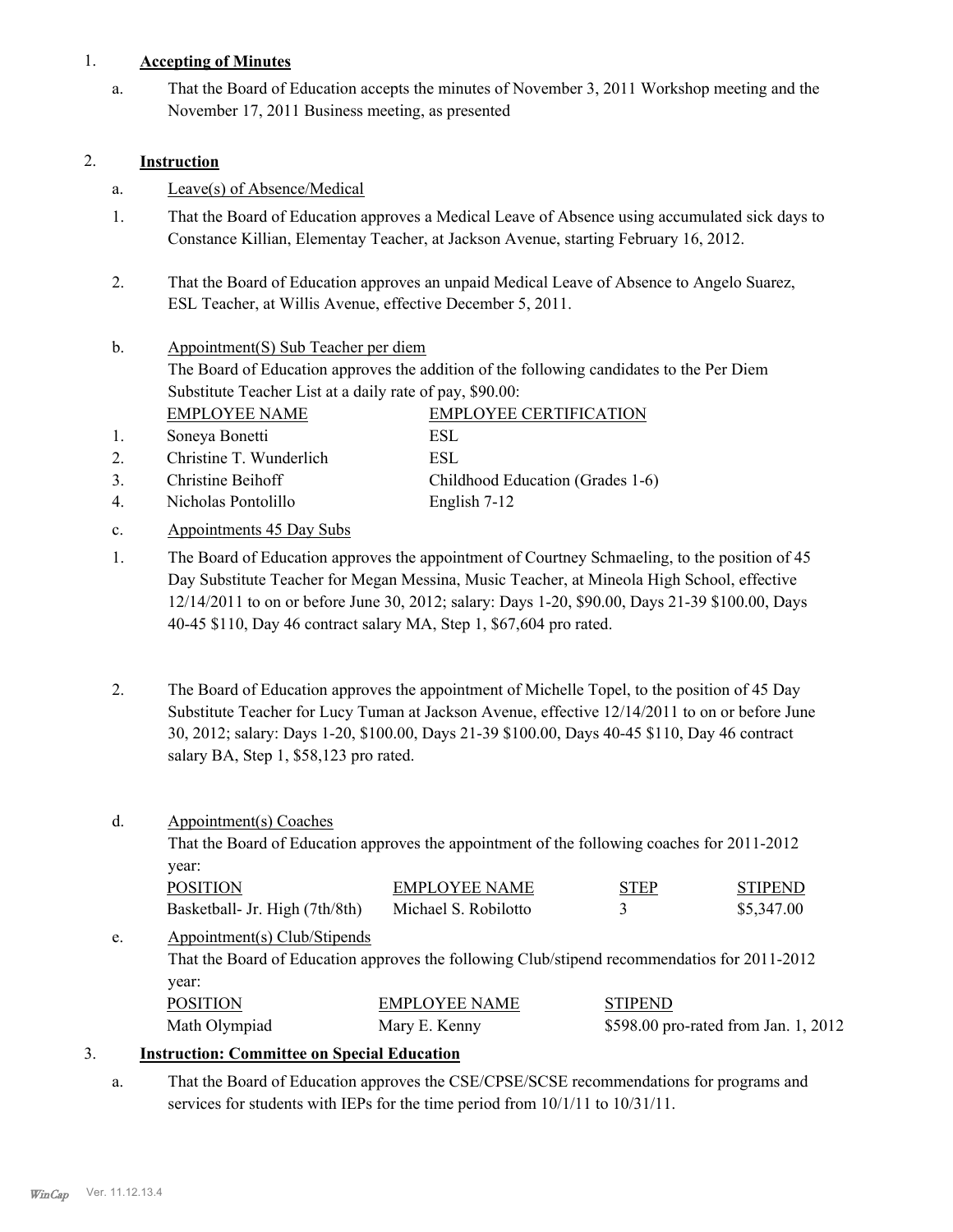### 4. **Instruction: Student Actions**

That the Board of Education approves the following out of state/ overnight field trips for the Winter Guard (Rockettes) competitions. a.

| Sunday,                               | 1/8/12        | West Milford HS-West Milford, NJ                                  |  |  |
|---------------------------------------|---------------|-------------------------------------------------------------------|--|--|
| Saturday,                             | 1/21/12       | West Orange HS-West Orange, NJ                                    |  |  |
| Saturday,                             | 2/4/12        | Bridgewater Raritan HS, Bridgewater, NJ                           |  |  |
| Sat,                                  | 2/11/12       | Trumball HS, Trumball, CT<br>(WGI Northeast Regional Competition) |  |  |
| Saturday,                             | 3/3/12        | South Brunswick HS, South Brunswick, NJ                           |  |  |
| Fri/Sun,                              | $3/9 - 11/12$ | Salem MA, (WGI North East Regional Competition)- tentative        |  |  |
| (No school missed)                    |               |                                                                   |  |  |
| Saturday,                             | 3/31/12       | Somerville HS, Branchburg, NJ                                     |  |  |
| Wed/Sun                               |               | 4/11-15/12 WGI World Championships, Dayton OH                     |  |  |
| (over spring break- No school missed) |               |                                                                   |  |  |
| Saturday                              | 4/21/12       | South Brunswick HS, South Brunswick, NJ (MAIN Championships)      |  |  |

## 5. **Civil Service**

## a. Appointments

- That the Board of Education approve the appointment of Guy Penny, to the position of Substitute Bus Aide in Transportation, effective 11/21/2011, at a salary of \$10.75 per hour. 1.
- That the Board of Education approve the appointment of Debra Nikolic to the position of Registered Professional Nurse Substitute, effective January 3, 2012. Salary is \$125 per day. 2.
- That the Board of Education approve the appointment of Yvette Wilkinson to the position of Registered Professional Nurse Substitute, effective January 3, 2012. Salary is \$125 per day. 3.
- b. Leave(s) of Absence
- That the Board of Education approve a paid Medical Leave of Absence to Loretta Sciabarassi, part time Teacher Aide at the Middle School, effective October 28, 2011 through December 9, 2011. 1.
- 2.

That the Board of Education approve a paid Medical Leave of Absence to Barbara Madison, part time Teacher Aide at the High School, effective November 10, 2011 through December 21, 2011.

- c. Resignation(s)
- That the Board of Education amend the resignation of Camille Gentile, to retirement of, effective December 31, 2011. 1.
- 6.

# **Business /Finance**

# a. **Treasurer's Report**

 That the Board of Education accepts the Treasurer's report for the period ending October 31, 2011 and directs that it be placed on file.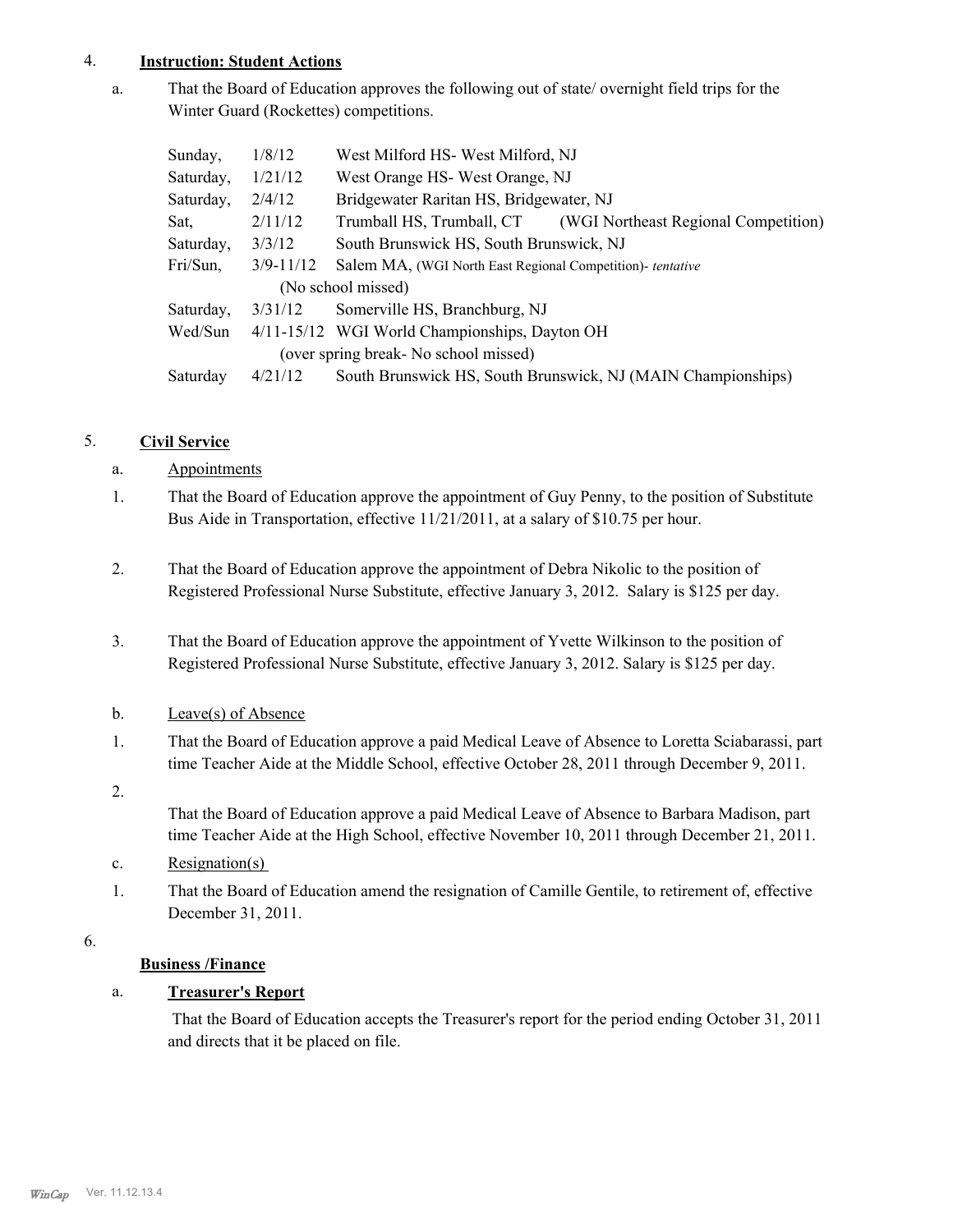### b. **Approval of Invoices and Payroll**

That the Board of Education accepts the Invoices and Payroll for the period ending November 30, 2011

Warrant #9 \$3,140,282.94 Warrant #10 \$1,832,416.20 **TOTAL EXPENSES \$4,972,699.14**

PAYROLL #9 & #10 General  $$4,098,146.25$ Fund F \$55,686.48

#### **TOTAL PAYROLL \$4,153,832.73**

**H. Public Comments**

#### **K. Board of Education Reports**

Comments from Board President Board Committee Report Superintendent of Schools' Reports & Comments Superintendent Comments Capital Updates Table Reports Finance and Operations Report Monthly Financial Report Building and Grounds Report Building Usage Vandalism Work order Status Transportation Report Special Reports Public Questions - Board Committee Reports; Student Organization Report, Superintendent's Report; Table Reports (All Finance & Operations Functions); and Special Report Comments from Board President Board Committee Report